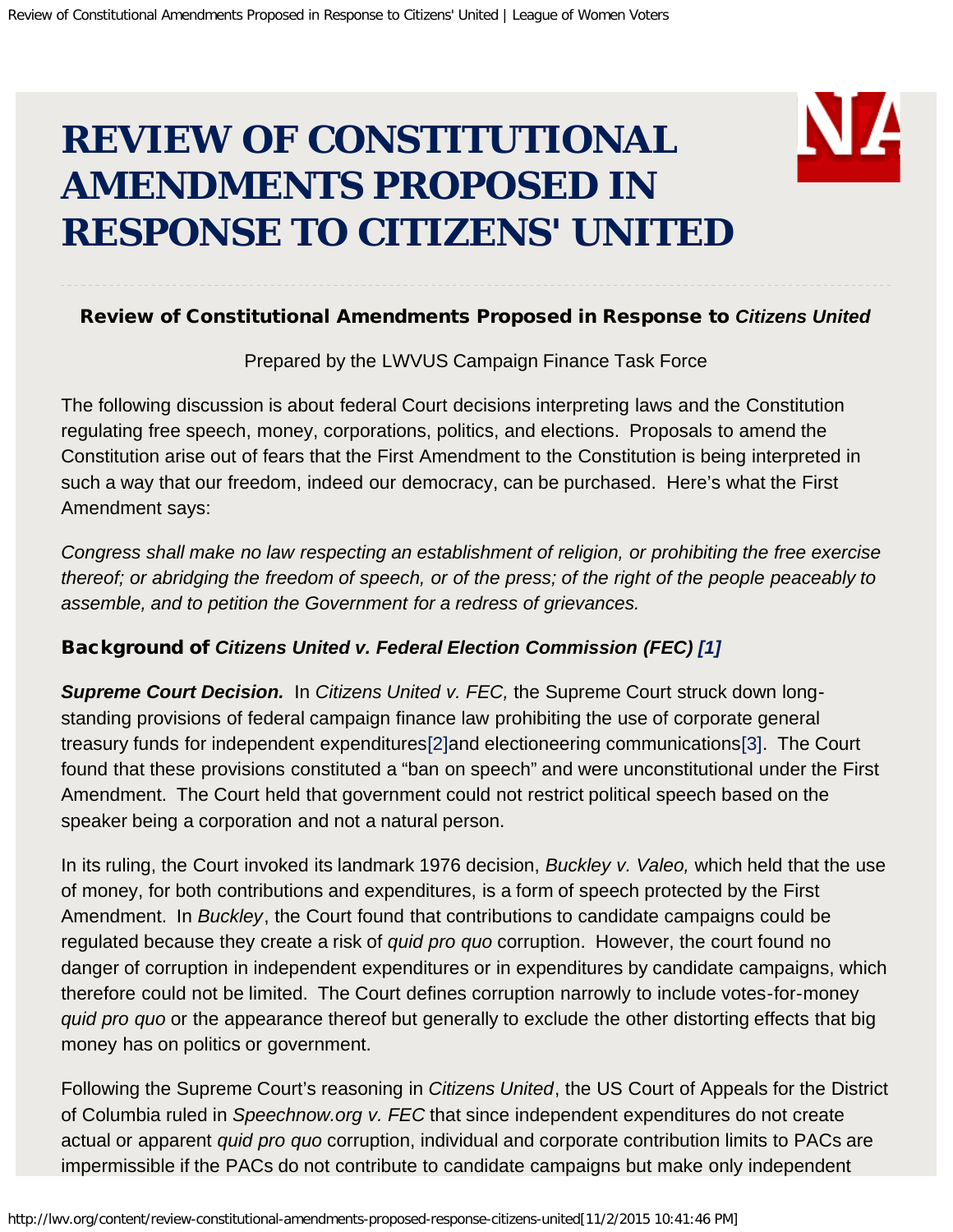expenditures.

**Impact on Federal Campaign Finance Law.** Prior to the *Citizens United* ruling, corporations and labor unions were prohibited from using general treasury funds to make independent expenditures and electioneering communications. In the new, post-*Citizens United* world, corporate and labor union general treasuries are permitted to fund independent expenditures and electioneering communications. Subsequent to *Speechnow.*org, they may also give unlimited amounts to PACs or other entities that make independent expenditures. Corporations and labor unions are still prohibited from making direct contributions to candidate campaigns or political parties.

Prior to *Speechnow.org*, individuals were allowed to spend unlimited amounts directly on independent expenditures, but they were bound by contribution limits to PACs. After *Speechnow.org,* individuals are also allowed to make unlimited contributions to PACs that make only independent expenditures.

*Amending the Constitution.* Since the Court's decision is one of constitutional (not statutory) interpretation, amending the Constitution is an option for reversing the effects of these rulings. To date, 14 resolutions have been introduced in Congress to respond to *Citizens United*. Such resolutions require approval by two-thirds of both the House and the Senate, and they require ratification by the legislatures of three-fourths of the states.

### Analysis of Proposed Constitutional Amendments

The 14 proposed resolutions vary considerably. For example, some of the resolutions give Congress very broad power to regulate both contributions and expenditures by candidates, political parties, political action committees (PACs), and individuals. Some limit the application of such regulation to corporations and other business-related entities. Because *Citizens United* invalidated state as well as federal laws, most proposals give both Congress and the states some power to regulate in this area. Instead of permitting Congress to regulate, two of the proposals directly prohibit corporate and labor union expenditures.

Although *Citizens United* was the flash point for introducing these resolutions, some of them suggest remedies that go beyond merely restoring the prior status quo. Some would affect corporate rights well beyond the sphere of political campaigns. Others would affect the contributions and expenditures of entities beyond those of corporations and labor unions.

Some of the resolutions use terms such as "contributions" and "expenditures" without definition, and it is unclear how the courts will interpret them. Courts may rely on the plain meaning of such terms, but they may also refer to other material including current campaign finance law. How these terms are ultimately understood by the courts will make a critical difference in what type of campaign finance law is permitted. Those resolutions that define key terms and contain the greatest specificity are best positioned to avoid uncertainty.

Furthermore, many of these proposals raise the question of what Congress and state legislatures can or should regulate and what checks would remain on the improper or overreaching use of that legislative power.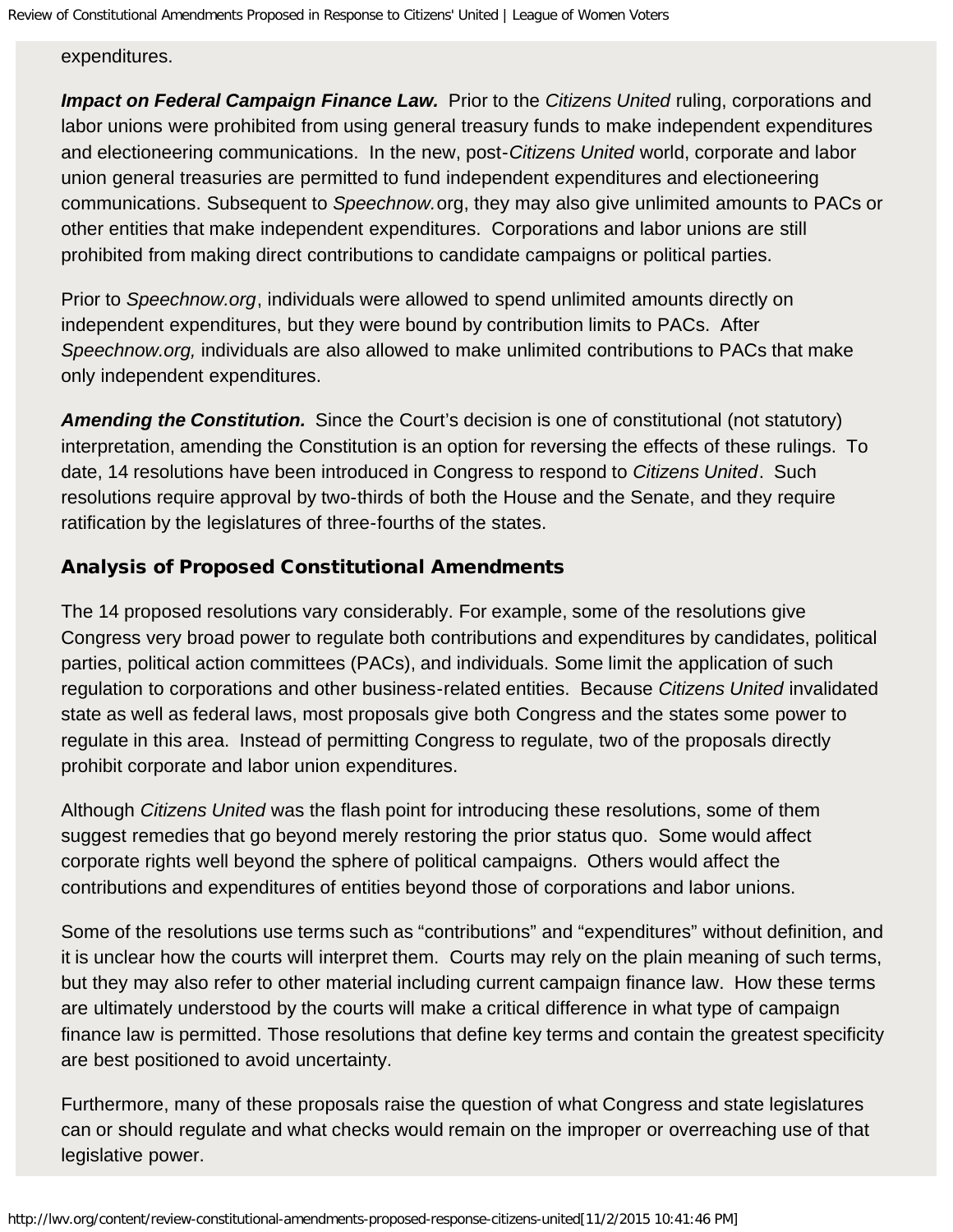The following discussion highlights selected issues raised by the 14 joint resolutions.

*Rights of "Natural Persons."* Three resolutions propose to limit the rights protected by the Constitution to "natural persons." One (H.J. Res. 88) would provide that such protected rights are the rights of "natural persons," and that the terms "people, person, or citizen" as they are used in the Constitution do not include corporations, limited liability companies, or "other corporate entities." This means that both for-profit and non-profit corporations could be excluded. Two other resolutions (H.J. Res 90 and S.J. Res. 33) are similar but their effect on non-profits is unclear.

Specifying that rights protected by the Constitution are only those of natural persons, and not of corporations, might not have the effect amendment sponsors intend. According to the Supreme Court, "the First Amendment does not allow political speech restrictions based on a speaker's corporate identity." In other words, it is the speech that will be protected, regardless of the identity of the speaker.

In addition, excluding corporations and other entities from all the rights protected by the Constitution might create unintended consequences for property rights under the Fifth and Fourteenth Amendments, Fourth Amendment rights against unreasonable search and seizure, and Fifth Amendment protection against double jeopardy.

*"Political Speech" of Corporations in Elections.* Two resolutions contain provisions that exclude application of the First Amendment to the political contributions and expenditures of corporations and other business entities. This could reverse elements of *Buckley* and permit limits on independent expenditures made directly with corporate general treasury funds. It might also strengthen the argument that it is permissible to prohibit the use of such funds for contributions to PACs.

The proposed new language does not restrict regulation to the brief periods before a primary or a general election. However, there are ambiguities in the language of the resolutions. Precisely what is covered by the terms "contributions," "expenditures," and "disbursements . . . in connection with public elections" would be open to interpretation by the courts.

*Regulate Expenditures or Disbursements by Corporations.* Two resolutions permit regulation of expenditures and disbursements by corporations. Determining what type of corporate activity would be affected by these resolutions depends on interpretation of the language. Under a legalistic interpretation, one of these resolutions (H.J. Res. 82) could permit regulation only of coordinated expenditures, as well as independent expenditures. Under a plain meaning interpretation, the language may be broad enough to allow for the regulation of all contributions, not just coordinated expenditures, and it might permit regulation of both independent expenditures and electioneering communications, as well.

The other resolution (H. J. Res. 92) allows regulation of "the disbursement of funds for political activity." This broad terminology might permit the regulation of funds spent not only for independent expenditures, but also for electioneering communications and contributions. The term "political activity" is very broad and might allow for regulation of activity not usually associated with elections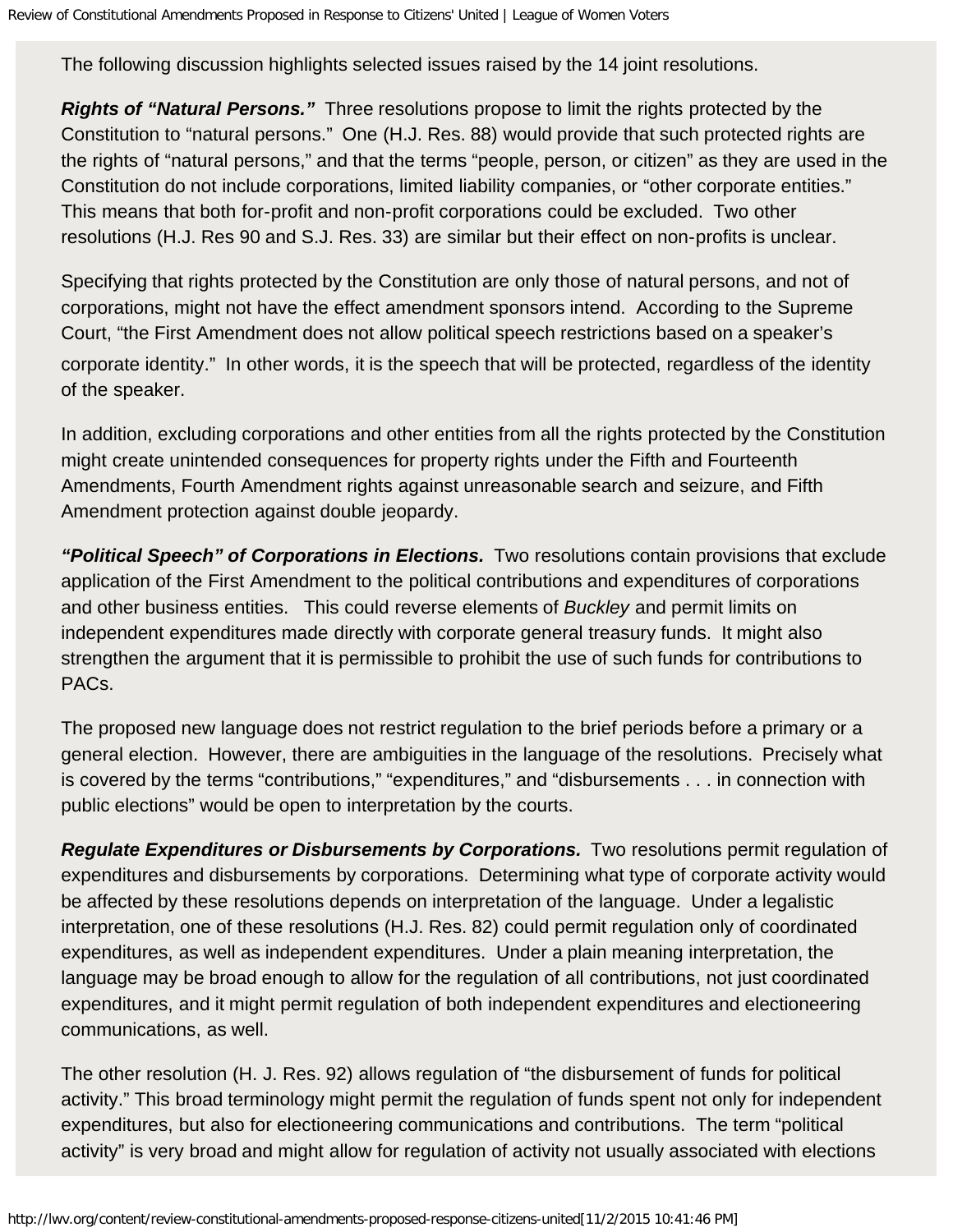or campaign finance, such as true issue ads. This proposal specifies the types of entities that could be regulated, specifically, "for-profit corporations, other for-profit business entities, or other business organizations," thereby exempting those non-profit corporations that are not business organizations.

Both of these resolutions also might permit regulation beyond the scope of the law prior to *Citizens United,* including restrictions on spending at all times, not just during the periods immediately prior to an election.

**Ban Corporate Contributions and Expenditures.** In contrast to resolutions that provide Congress and the states with the *power* to regulate, two proposals directly ban corporations and other business-related entities from making "contributions" or "expenditures" in any candidate election or ballot measure. While the terms "contributions" and "expenditures" are subject to interpretation by the courts, these provisions leave little room for Congressional regulation.

*Regulate Expenditures and Contributions.* Going beyond *Citizens United,* nine of the resolutions contain provisions that authorize Congress and the states to regulate both expenditures and contributions. Of these, only two (H. J. Res. 78 and S. J. Res. 35) attempt to limit the entities that could be regulated. The other seven seem to permit restrictions on expenditures by candidates, parties, political action committees (PACs), and individuals, as well as corporations and labor unions.

With all nine of these resolutions, determining how they would work will depend largely on how a court defines "expenditure" and "contribution."

*Expenditures Not Protected Speech.* One resolution contains very broad language that would exempt expenditures in almost all political contexts from First Amendment protection and thereby permit spending limits. Excluding all political expenditures from the protections of free speech, without limitation as to the source of expenditures, could mean that spending limits would apply not only to corporations, but also to candidates, political parties, political action committees (PACs) and individuals. Additionally, the expansive language of this resolution could permit legislation to restrict currently protected independent expenditures and electioneering communications, which refer only to candidates without expressly advocating for or against the candidate, and it could allow such legislation to restrict electioneering communication at any time during the election season, not just in the 30-day period before a primary or the 60-day period before a general election. The very broad language of this resolution gives unlimited regulatory power to state and federal legislatures, which could no longer be checked by the judiciary.

*Freedom of the Press.* Five resolutions seek to explicitly protect the free speech rights of the press while permitting regulation of other political speech. "Freedom of the press" is currently a protected right under the First Amendment separately from "freedom of speech" – "Congress shall make no law . . . abridging the freedom of speech, or of the press." Until now, courts have not treated them separately.

However, with the proposals to restrict corporate "speech," the exemption for "freedom of the press" brings challenges. One issue is how a media corporation is differentiated form other types of corporations, particularly with the proliferation of the Internet, Twitter, and other modern media and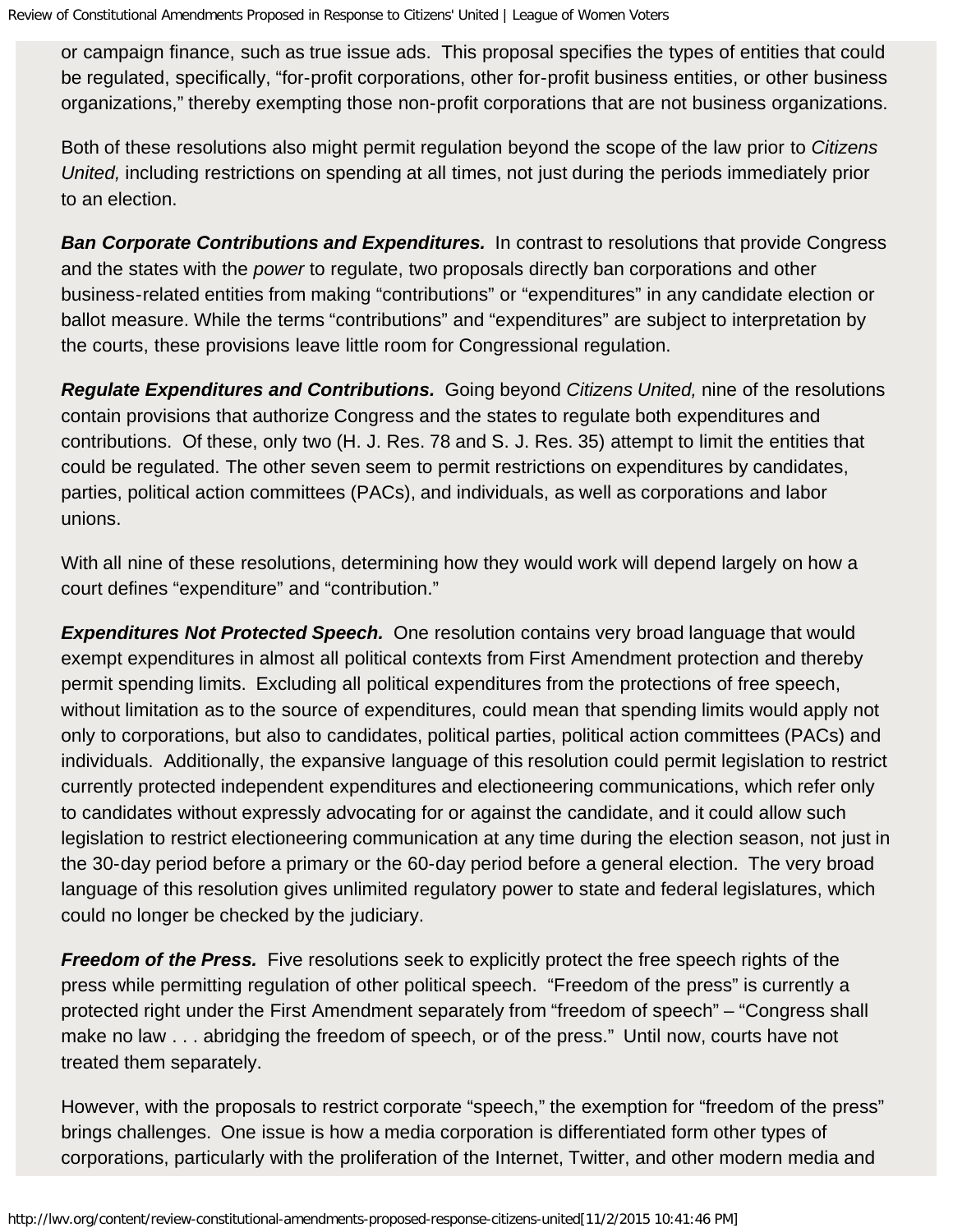the decline of print and broadcast media. Another press exemption conundrum is how to carve out the press exemption for a "media" corporation that is part of a conglomerate owning other unrelated businesses, using its media outlet to promote its agenda, when other corporations do not have the same opportunity to speak.

*Conclusion.* These proposals illustrate the complexity of this issue, the risk of unintended consequences, and the difficulty of crafting precise language in the form of a constitutional amendment.

[\[1\]](#page-0-0) As of 3/12/2012. Source: Congressional Research Service Memo.

[\[2\]](#page-0-0) Independent expenditures are communications that expressly advocate the election or defeat of a clearly identified candidate and are not coordinated with any candidate or party.

[\[3\]](#page-0-0) Electioneering communications are broadcast, cable or satellite transmissions that refer to a clearly identified federal candidate and made within 60 days of a general election or 30 days of a primary.

# **Available Downloads**

[cfr.taskforce.ConstitutionalAmendments.FINAL\\_.pdf](http://lwv.org/files/cfr.taskforce.ConstitutionalAmendments.FINAL_.pdf)

**[Tweet](http://twitter.com/share)** 

### **League Management**

[Online Discussion Groups](http://forum.lwv.org/groups) [Convention/Council](http://forum.lwv.org/category/member-resources/council-and-convention/council-2015) [Voter Service](http://forum.lwv.org/category/member-resources/our-work/voters-service) [Manage Your League](http://forum.lwv.org/member-resources/sections/manage-your-league) [Member / Leader Development](http://forum.lwv.org/member-resources/sections/membership-and-leadership-development) [Branding & Logo Guidelines](http://forum.lwv.org/category/member-resources/manage-your-league/visibility/league-logo-and-branding)

### **News & Media**

[Press Releases](http://lwv.org/news-and-media/press_release) [Blog: Voices of the League](http://lwv.org/blog) [Media Library](http://library.lwv.org/) [Speeches & Testimony](http://lwv.org/articles/speeches)